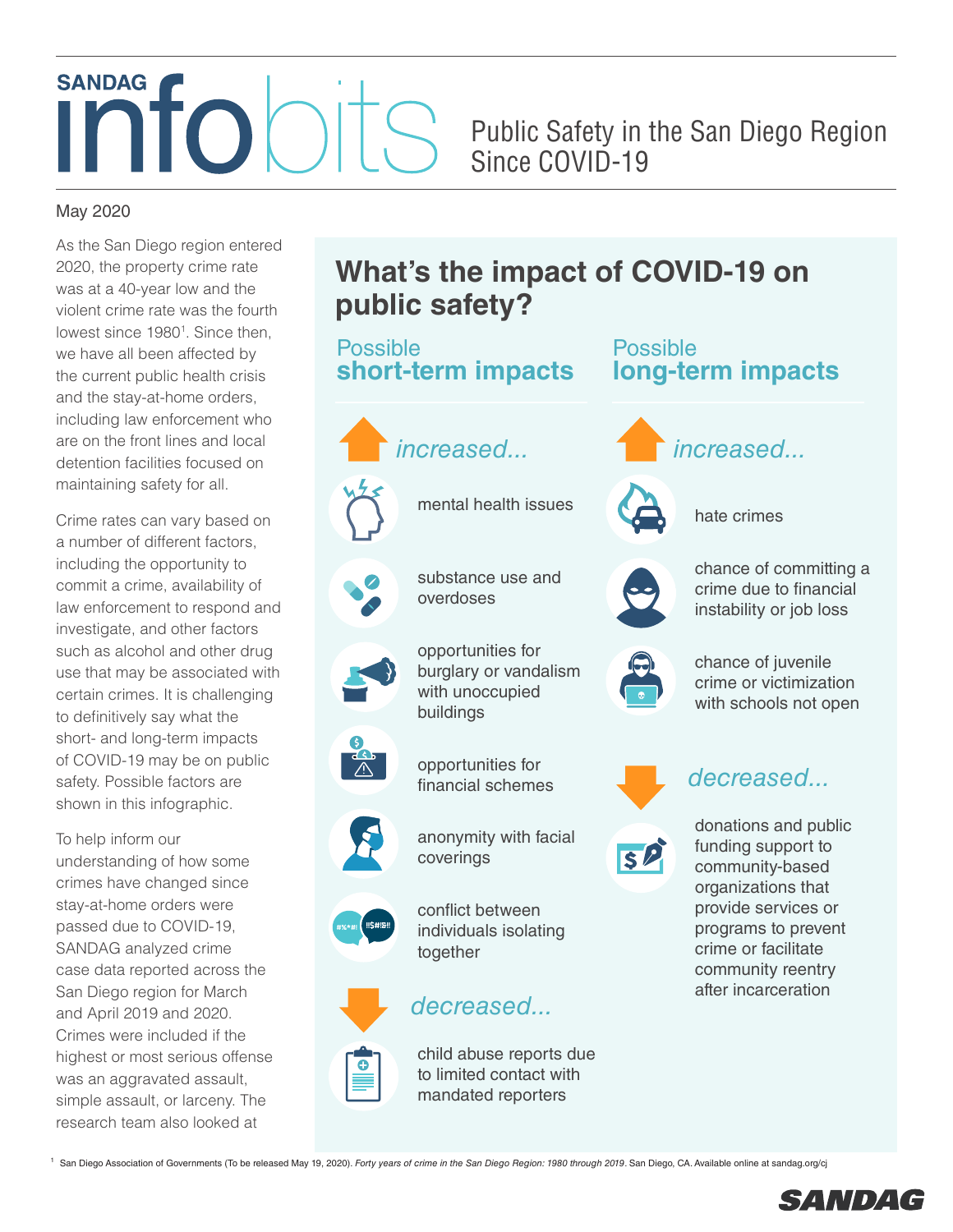cases identified as involving domestic violence<sup>2</sup>. While the intent of this was to determine if there has been a change over time, it is important to note when interpreting these statistics that this timeframe is relatively short, factors other than the public health crisis could also affect the statistics, and that they can change as ongoing investigations continue.

**SANDAG** 

**Info** 

As the figures below show, larcenies decreased to the greatest degree in both monthly comparisons, which could be expected given the reduced opportunity for this type of property crime with individuals staying home and businesses closed. In addition, both types of assaults decreased in March (aggravated more than simple), but in April, aggravated assaults increased, suggesting that a greater percentage of assaults involved a weapon or resulted in harm. In addition, while domestic violence incidents did not increase, they decreased to a much smaller degree than the other three comparisons.

# Take Away

As of April 2020, it appears that the stay-at-home efforts may be having more of an effect on property crime in our communities, as measured by larcenies than violent crime, as measured by aggravated and simple assaults. During the coming months, SANDAG will continue to work with law enforcement across the region to document possible short- and long-term impacts of this public health crisis on public safety.



\*mean number of cases with this offense as the most serious charge



<sup>2</sup> It is important to note that domestic violence is not the highest offense and can involve a crime case with an assault or a property-related offense. Also, an increase in reported domestic violence numbers could reflect more incidents, but also greater reporting. Victimization surveys suggest that only 47% of domestic violence incidents were reported to law enforcement in 2018.